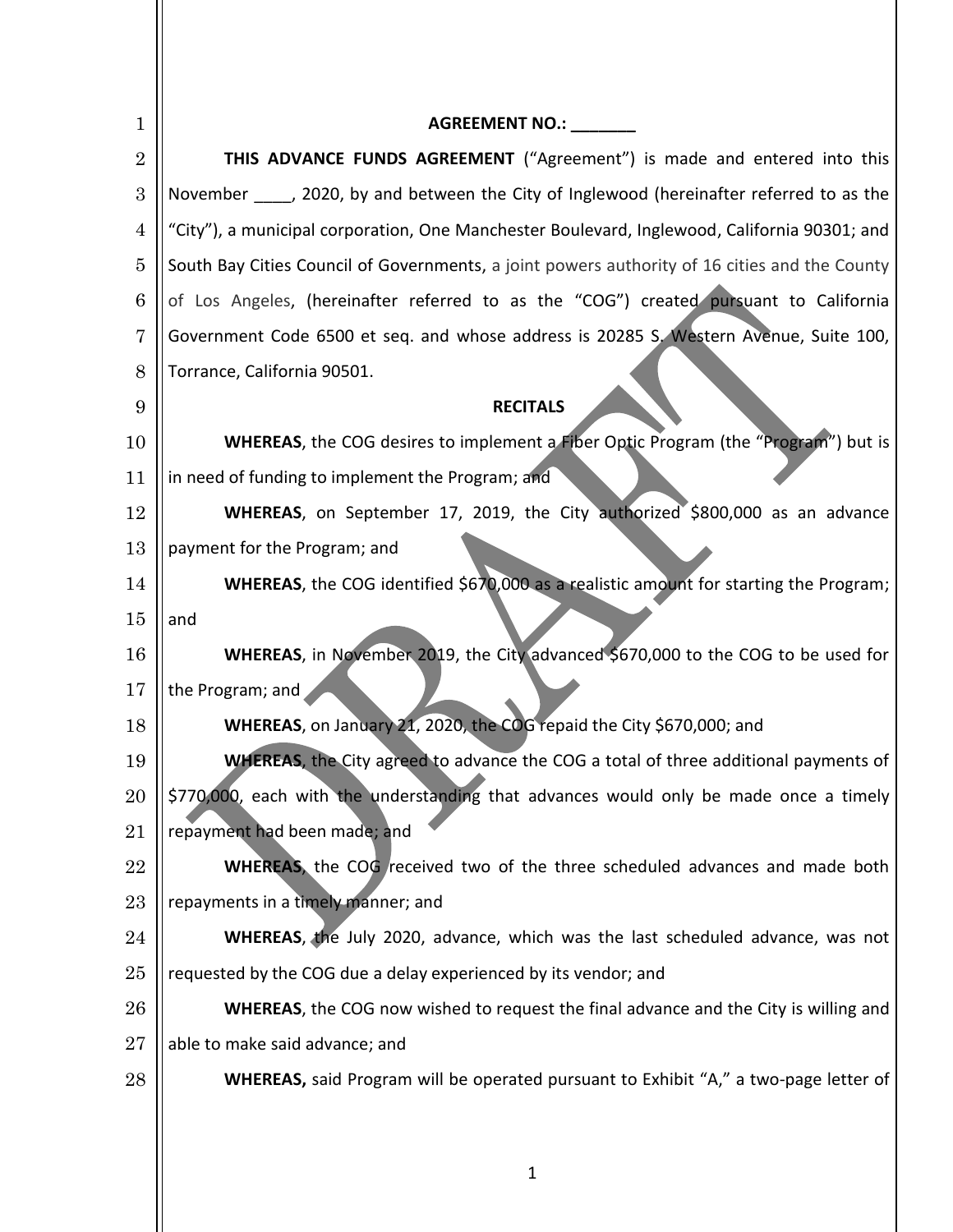| $\mathbf{1}$   | intent dated June 26, 2019, which Exhibit is incorporated herein by this reference as if set forth |  |  |  |
|----------------|----------------------------------------------------------------------------------------------------|--|--|--|
| $\overline{2}$ | in full; and                                                                                       |  |  |  |
| 3              | WHEREAS, the original Agreement, Agreement NO.: 20-137, has expired and a new                      |  |  |  |
| 4              | agreement needs to be executed; and                                                                |  |  |  |
| 5              | WHEREAS, the City and the COG now seek to enter into this Agreement.                               |  |  |  |
| 6              | NOW, THEREFORE, the City and the COG (hereinafter referred to individually as a                    |  |  |  |
| 7              | "Party" and collectively as the "Parties") hereto mutually agree as follows:                       |  |  |  |
| 8              | <b>ARTICLE 1 - CITY'S DUTIES</b>                                                                   |  |  |  |
| 9              | The aforementioned recitals are true, correct, and are incorporation herein.<br>1.                 |  |  |  |
| 10             | 2. As a necessary and indispensable part of this Agreement, the City agrees to advance             |  |  |  |
| 11             | \$770,000 (the "Advance"), in one installment, pursuant to Exhibit "B," which Exhibit is           |  |  |  |
| 12             | incorporated herein by this reference, to the COG for the specific purpose of the COG              |  |  |  |
| 13             | implementing its Fiber Optic Fee Program.                                                          |  |  |  |
| 14             | <b>ARTICLE 2 - COG REPAYMENT RESPONSIBILITY</b>                                                    |  |  |  |
| 15             | The COG agrees to repay the City in full pursuant to the schedule provide in<br>1.                 |  |  |  |
| 16             | Exhibit "B."                                                                                       |  |  |  |
| 17             | The COG shall execute a promissory note attached hereto as Exhibit "B."<br>2.                      |  |  |  |
| 18             | $^{\prime\prime\prime}$                                                                            |  |  |  |
| 19             | $^{\prime\prime\prime}$                                                                            |  |  |  |
| 20<br>21       | ///                                                                                                |  |  |  |
| 22             | ///<br>$\frac{1}{1}$                                                                               |  |  |  |
| 23             | $\frac{1}{1}$                                                                                      |  |  |  |
| 24             | $^{\prime\prime\prime}$                                                                            |  |  |  |
| 25             | $^{\prime\prime\prime}$                                                                            |  |  |  |
| 26             | $\frac{1}{1}$                                                                                      |  |  |  |
| 27             | <b>ARTICLE 3 - NOTICES</b>                                                                         |  |  |  |
| 28             |                                                                                                    |  |  |  |
|                |                                                                                                    |  |  |  |
|                |                                                                                                    |  |  |  |
|                |                                                                                                    |  |  |  |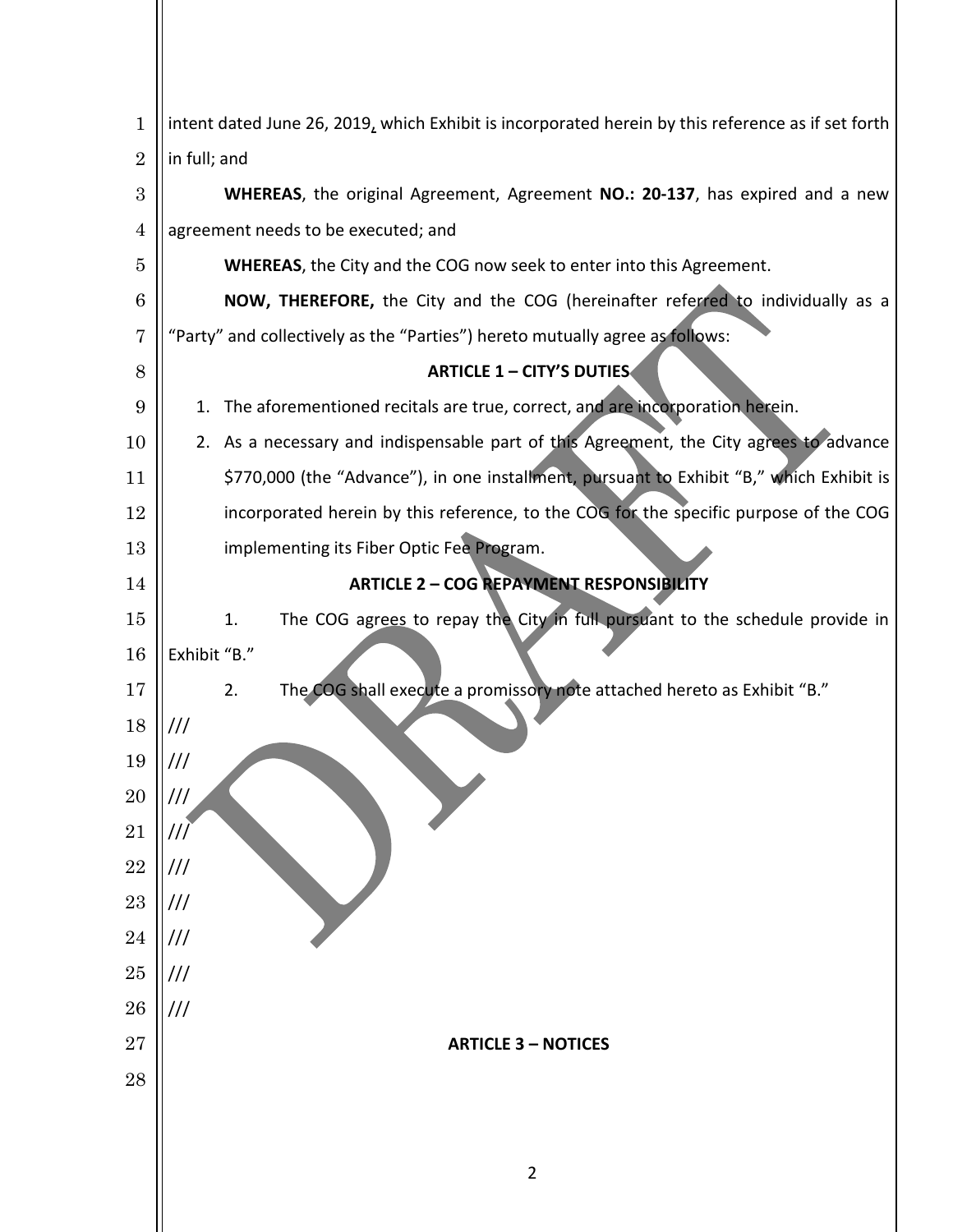| 1              | Any notice given pursuant to this Agreement shall be deemed received and effective on                                    |  |  |
|----------------|--------------------------------------------------------------------------------------------------------------------------|--|--|
| $\overline{2}$ | the date personally delivered or, if mailed, five (5) days after deposit of the same in the                              |  |  |
| 3              | custody of the United States Postal Service, when properly addressed, posted and deposited in                            |  |  |
| 4              | the United States mail addressed to the respective parties as follows:                                                   |  |  |
| 5              | CITY:<br><u>COG.:</u>                                                                                                    |  |  |
| 6              | Yvonne Horton, City Clerk<br>Christian Horvath, Chairman<br>City of Inglewood<br>South Bay Cities Council of Governments |  |  |
| 7              | One Manchester Boulevard<br>20285 S. Western Ave., #100                                                                  |  |  |
| 8              | Inglewood, CA 90301-1750<br>Torrance, CA 90501                                                                           |  |  |
|                | <b>WITH COPY TO:</b>                                                                                                     |  |  |
| 9              | Artie Fields, City Manager                                                                                               |  |  |
| 10             | City of Inglewood                                                                                                        |  |  |
| 11             | One Manchester Boulevard                                                                                                 |  |  |
| 12             | Inglewood, CA 90301<br><b>ARTICLE 4 - CHANGES, AMENDMENTS, AND MODIFICATIONS</b>                                         |  |  |
| 13             | No change, amendment, or modification to this Agreement shall be effective unless in                                     |  |  |
| 14             | writing and signed by the Parties hereto.                                                                                |  |  |
| $15\,$         | <b>ARTICLE 5 - AUDIT</b>                                                                                                 |  |  |
| 16             | The COG shall maintain any and all records or documents pursuant to this Agreement,                                      |  |  |
| 17             | and the same shall be made available for inspection, audit and copying, at any time during                               |  |  |
| 18             | regular business hours, upon written request by the City or its designated representatives.                              |  |  |
| 19             | Copies of such documents or records shall be provided directly to the City for inspection, audit                         |  |  |
| 20             | and copying when it is practical to do so; otherwise, unless an alternative is mutually agreed                           |  |  |
| 21             | upon, such documents and records shall be made available at the City's address indicated for                             |  |  |
| 22             | receipt of notices in this Agreement.                                                                                    |  |  |
| 23             | <b>ARTICLE 6 - BOOKS AND RECORDS</b>                                                                                     |  |  |
| 24             | The COG shall maintain any and all documents and records demonstrating or relating                                       |  |  |
| 25             | to the COG's performance of services pursuant to this Agreement. The COG shall maintain any                              |  |  |
| 26             | and all ledgers, books of account, invoices, vouchers, canceled checks or other documents or                             |  |  |
| 27             | records evidencing or relating to work, services, expenditures and disbursements charged to                              |  |  |
| 28             | the City pursuant to this Agreement. Any and all such documents or records shall be                                      |  |  |
|                |                                                                                                                          |  |  |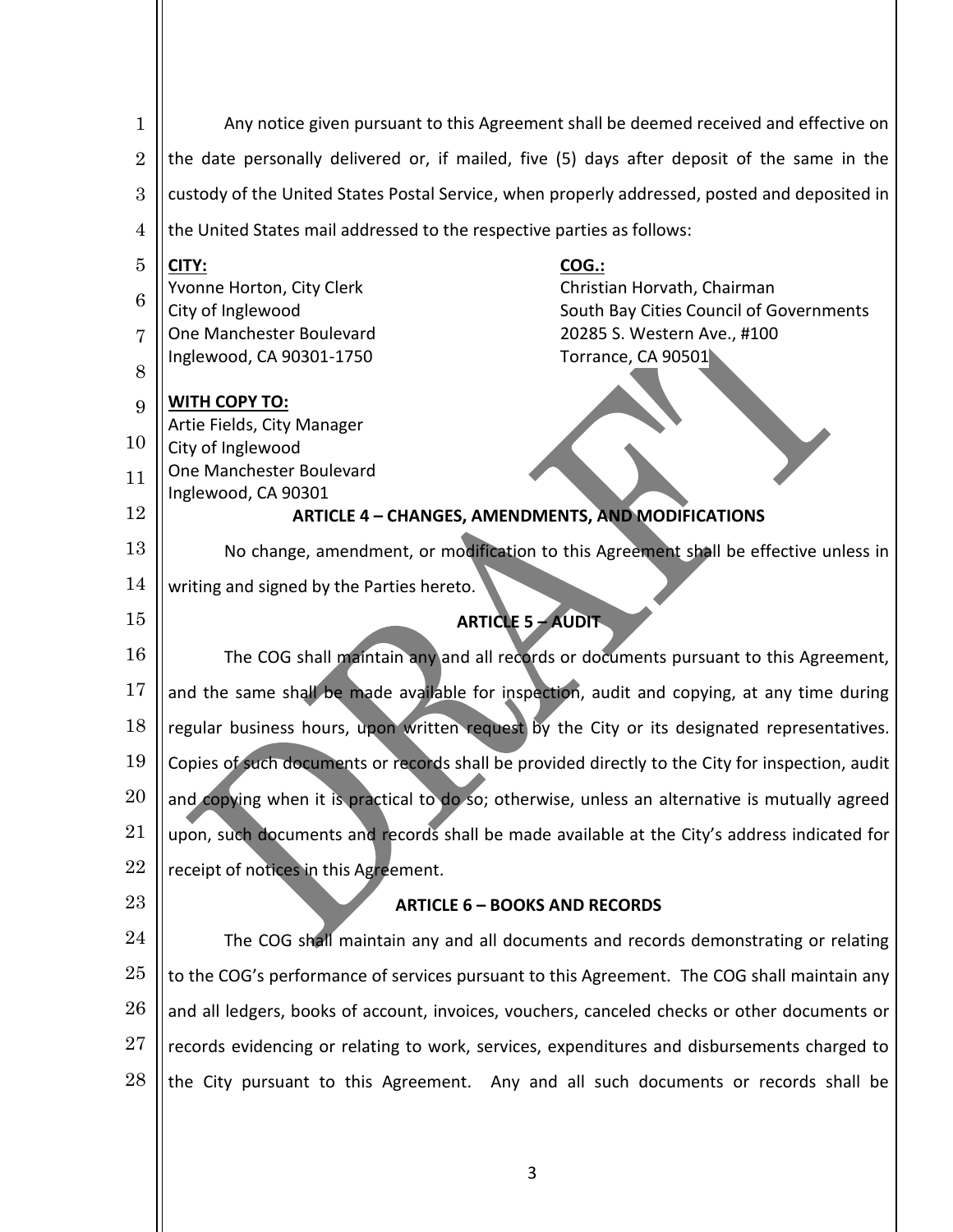1 2 3 4 5 maintained in accordance with generally accepted accounting principles and shall be sufficiently complete and detailed so as to permit an accurate evaluation of the services provided by the COG pursuant to this Agreement. Any and all such documents or records shall be maintained to the extent required by laws relating to audits of public agencies and their expenditures.

#### **ARTICLE 7 – SEVERABILITY**

7 8 9 10 11 12 13 In the event that any condition or covenant herein is held to be invalid or void by any court of competent jurisdiction, the same shall be deemed severable from the remainder of the Agreement and shall in no way affect any other covenant or condition herein contained as long as the invalid provision does not render the Agreement meaningless with regard to a material term in which event the entire Agreement shall be void. If such condition, covenant, or other provision shall be deemed invalid due to its scope or breadth, such provision shall be deemed valid to the extent the scope or breadth is permitted by law.

## **ARTICLE 8 – WAIVER**

15 16 17 18 19 20 Waiver by any party to this Agreement of any term, condition, or covenant of this Agreement shall not constitute a waiver of any other term, condition, or covenant. Waiver by any party of any breach of the provisions of this Agreement shall constitute a waiver of any other provision, or a waiver of any subsequent breach, violation of any provision of this Agreement. Acceptance by the City of any work or services by the COG shall not constitute a waiver of any of the provisions of this agreement.

21

14

6

## **ARTICLE 9 – ATTORNEYS FEES, COSTS AND EXPENSES**

22 23 24 25 In the event litigation or other proceeding is required to enforce or interpret any provision of this Agreement, the prevailing party in such litigation or other proceeding shall be entitled to an award of reasonable attorney's fees, costs and expenses, in addition to any other relief to which it may be entitled.

26 ///

///

- 27
- 28

**ARTICLE 10 – ENTIRE AGREEMENT**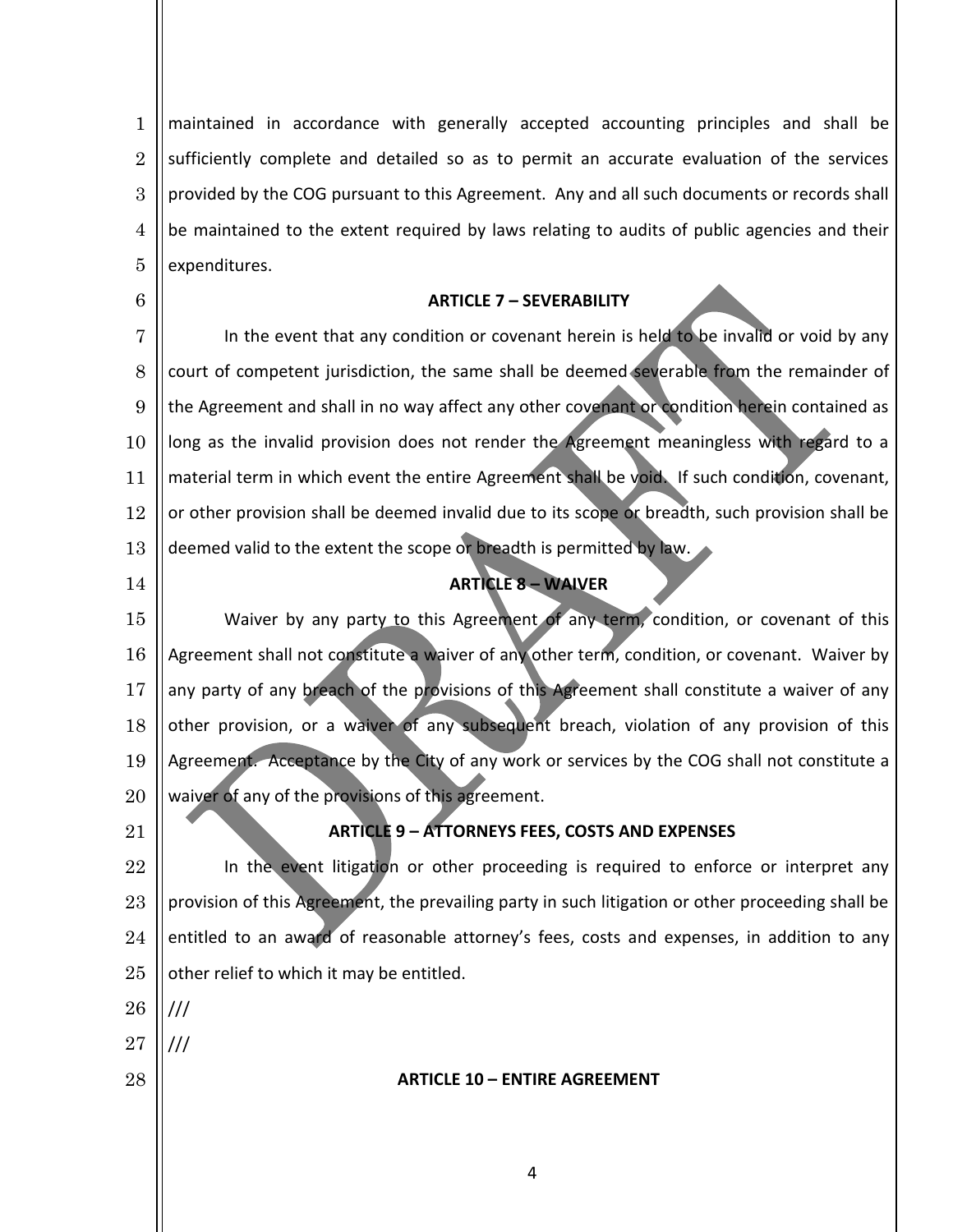1 2 3 4 5 6 7 This Agreement, including all Exhibits, is the entire, complete, final and exclusive expression of the Parties with respect to the matters addressed therein and supersedes all other Agreements or understandings, whether oral or written, entered into between the COG and the City prior to the execution of this Agreement. No statements, representations or other Agreements, whether oral or written, made by any party which are not embodied herein shall be valid and binding unless in writing and duly executed by the Parties or their authorized representatives.

8

## **ARTICLE 11 – GOVERNING LAW; VENUE**

9 10 11 12 13 14 This Agreement shall be interpreted, construed, and governed according to the laws of the State of California. In the event of litigation between the Parties, venue in state trial courts shall lie exclusively in the County of Los Angeles, Superior Court, Southwest District, located at 825 Maple Avenue, Torrance, California 90503-5058. In the event of litigation in the United States District Court, venue shall lie exclusively in the Central District of California, in Los Angeles.

15

# **ARTICLE 12 – MISCELLANEOUS**

16 17 18 19 20 The Parties waive any benefits from the principle of *contra proferentem* and interpreting ambiguities against drafters. No party shall be deemed to be the drafter of this Agreement, or of any particular provision or provisions, and no part of this Agreement shall be construed against any party on the basis that the particular party is the drafter of any part of this Agreement.

21 22 23 24 This Agreement may be executed in counterparts, and when each party hereto has signed and delivered at least one such counterpart, each counterpart shall be deemed an original and, when taken together with the other signed counterparts, shall constitute one Agreement, which shall be binding upon and effective as to all parties hereto.

25 26 27 Article titles, paragraph titles or captions contained herein are inserted as a matter of convenience and for reference, and in no way define, limit, extend, or describe the scope of this Agreement or any provision hereof.

28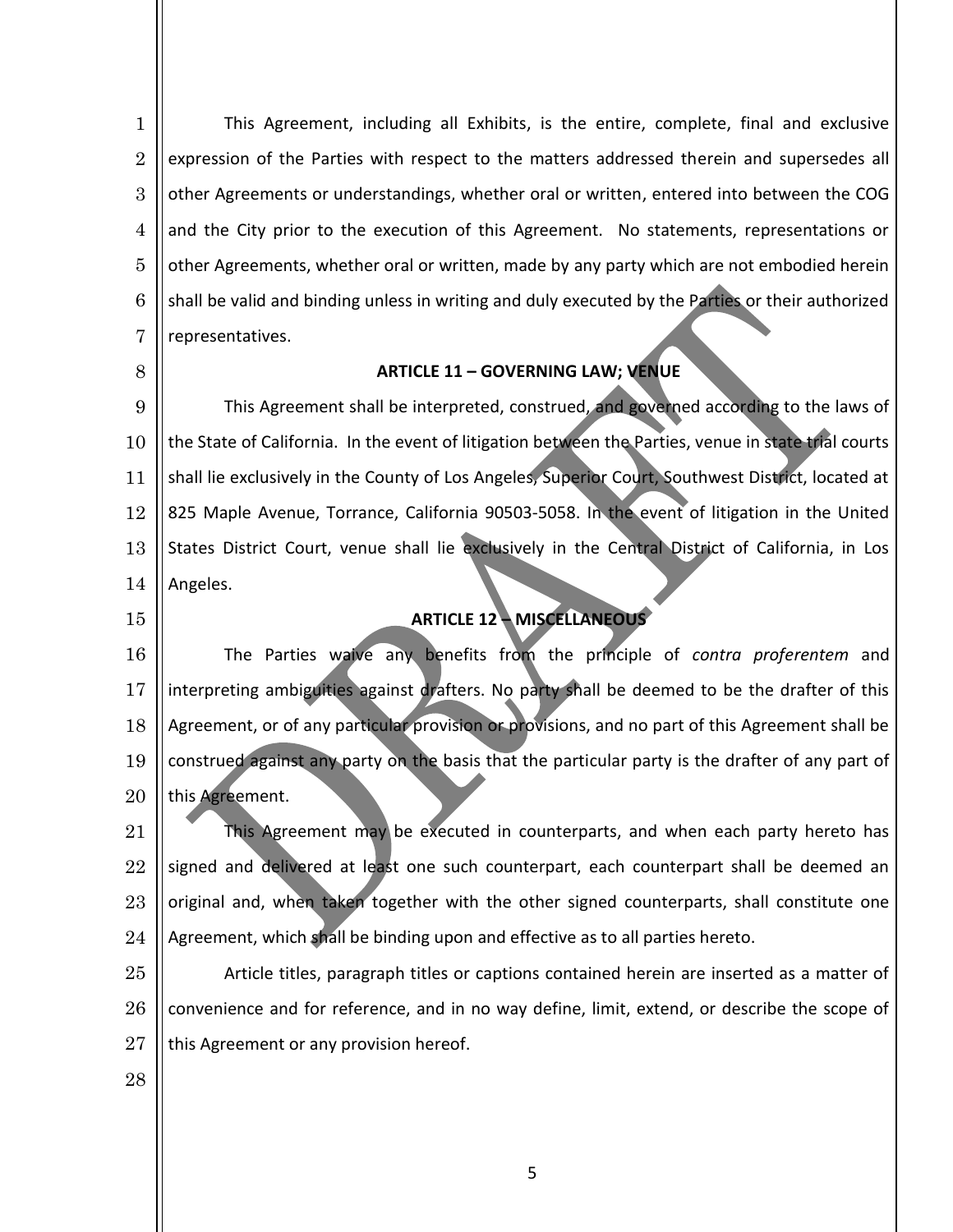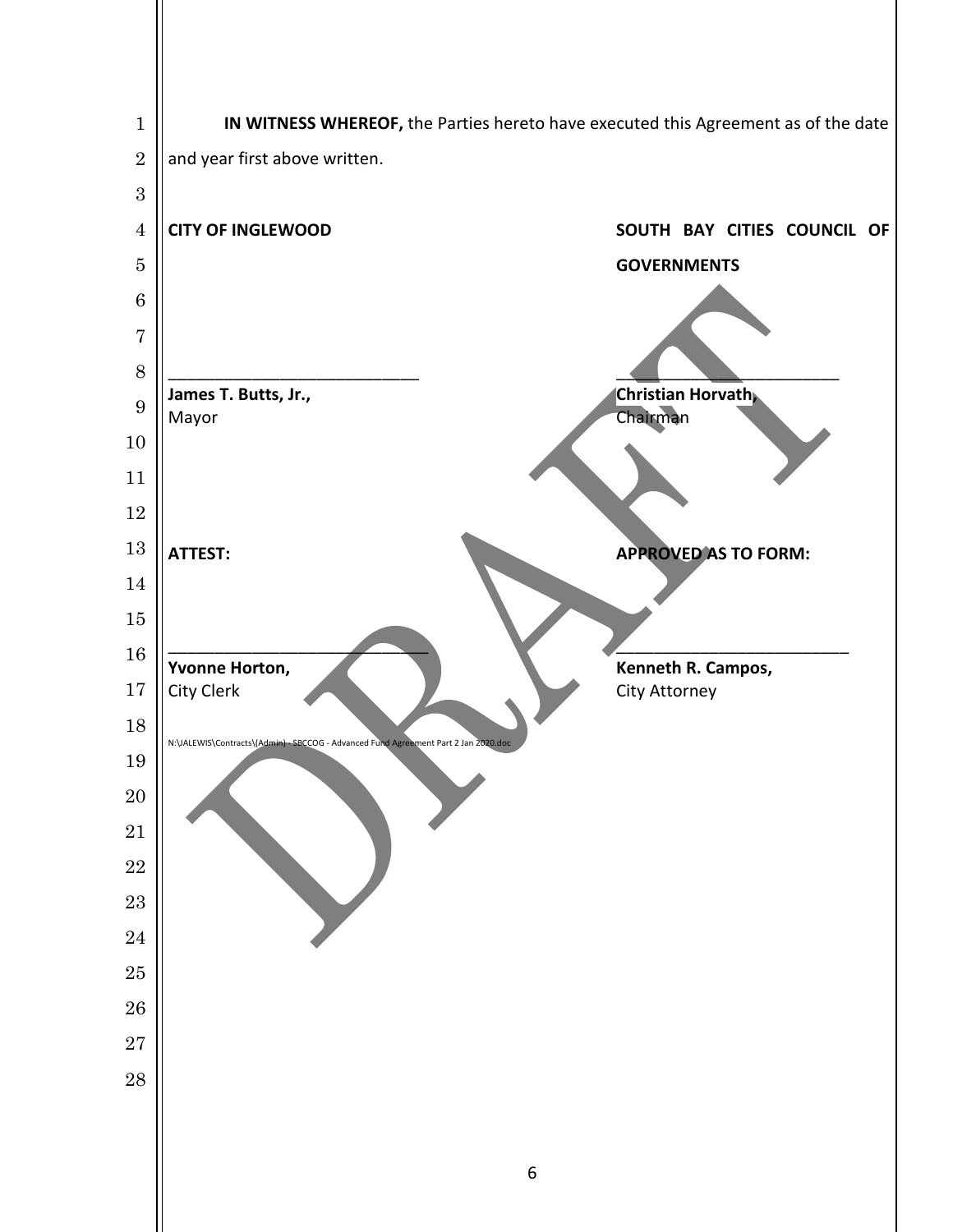#### **EXHIBIT "B"**

#### **CITY OF INGLEWOOD**

#### **UNSECURED PROMISSORY NOTE RELATING TO AGREEMENT NO.: \_\_\_\_\_\_\_\_\_\_**

**FOR VALUE RECEIVED**, this Unsecured Promissory Note ("Promissory Note") evidences an indebtedness of the South Bay Cities Council of Governments ("Maker") to the City of Inglewood ("Holder"). For value received, Maker hereby promises to pay to the order of Holder, at such address as Holder shall designate, the not-to-exceed amount of seven hundred and seventy thousand dollars (\$770,000) (the "Loan Amount" or "Advance"), with interest, in accordance with the terms of this Promissory Note.

1. **Unsecured Obligation**. The Maker's obligations under this Promissory Note are not secured by any instrument encumbering any property or asset of Maker.

## 2. **Repayment of Promissory Note**.

2.1 Holder promises to advance to the Maker, pursuant to Section 2.2 of this Promissory Note, the not-to-exceed Loan Amount of seven hundred and seventy thousand dollars (\$770,000) sometime before February 28, 2021, (the "Maturity Date"). Maker shall start to accrue interest on the Loan Amount, or any portion thereof, on March 1, 2021. The interest paid to the Holder will be calculated at 2.25% per annum.

2.2 Holder shall Advance to the Maker, seven hundred and seventy thousand dollars (\$770,000) on or before the following date: December 1, 2020.

2.3 Maker shall repay Holder, seven hundred and seventy thousand dollars (\$770,000) on or before February 28, 2021.

A full and complete repayment of seven hundred and seventy thousand dollars (\$770,000) to be made by the Maker to the Holder in full on or before February 28, 2021. Any payment made thereafter shall be considered late (the "Late Payment")

2.4 All payments due hereunder are payable in lawful money of the United States in same day funds. The Loan Amount may be prepaid, in whole or in part, at any time on or before February 28, 2021, without penalty or premium.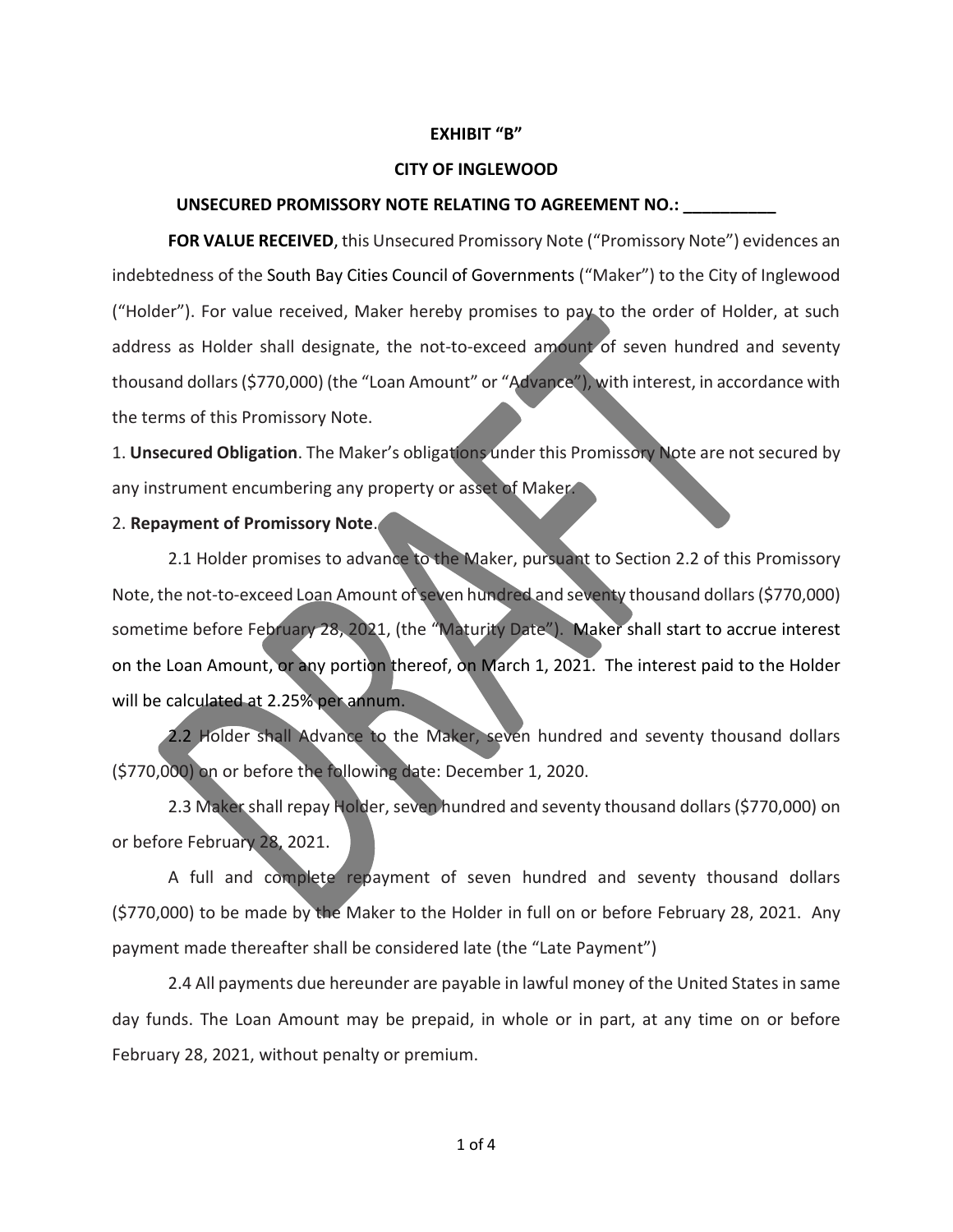2.5 The entire unpaid balance of the Loan Amount shall be due and payable, on or before the Maturity Date, or upon Maker's material breach of any of the obligations of this Promissory Note.

2.6 [Should any](https://www.lawinsider.com/clause/late-payment-penalty) payment of interest, or principal and interest due herein be received by the Holder of this Promissory Note after February 28, 2021, the Maker shall pay a Late Payment penalty equal to five percent (5%) per annum, or the legal maximum, on any amount overdue and outstanding until paid, beginning with the date of the Late Payment.

2.7 All costs, expenses and expenditures including, and without limitation, the complete legal costs incurred by the Holder in enforcing this Note as a result of any default by the Maker, and such expense will be added to the Loan Amount then outstanding and will immediately be due and payable by the Maker to the Holder.

#### 3. **Assignment**.

3.1 Holder shall have no power to transfer or assign its right to receive any payment under this Promissory Note, unless Maker has first granted written approval to Holder for such a proposed assignment, in the Maker's sole and absolute discretion.

3.2 This Promissory Note shall inure to the benefit of and be binding upon the respective heirs, executors, administrators, successors and assigns of the Maker and the Holder.

4. **Waiver of Presentment.** [The](https://www.lawinsider.com/clause/waiver-of-presentment) Maker expressly waives presentment, protest, demand, notice of dishonor, presentment for the purpose of accelerating maturity, and diligence in collection.

5. **Severability**. The unenforceability or invalidity of any provision or provisions of this Promissory Note as to any persons or circumstances shall not render that provision or those provisions unenforceable or invalid as to any other person or circumstances, and all provisions hereof, in all other respects, shall remain valid and enforceable.

6. **Attorney's Fees, Costs and Expenses.** In the event litigation or other proceeding is required to enforce or interpret any provision of this Promissory Note, the prevailing party in such litigation or other proceeding shall be entitled to an award of reasonable attorney's fees, costs and expenses, in addition to any other relief to which it may be entitled.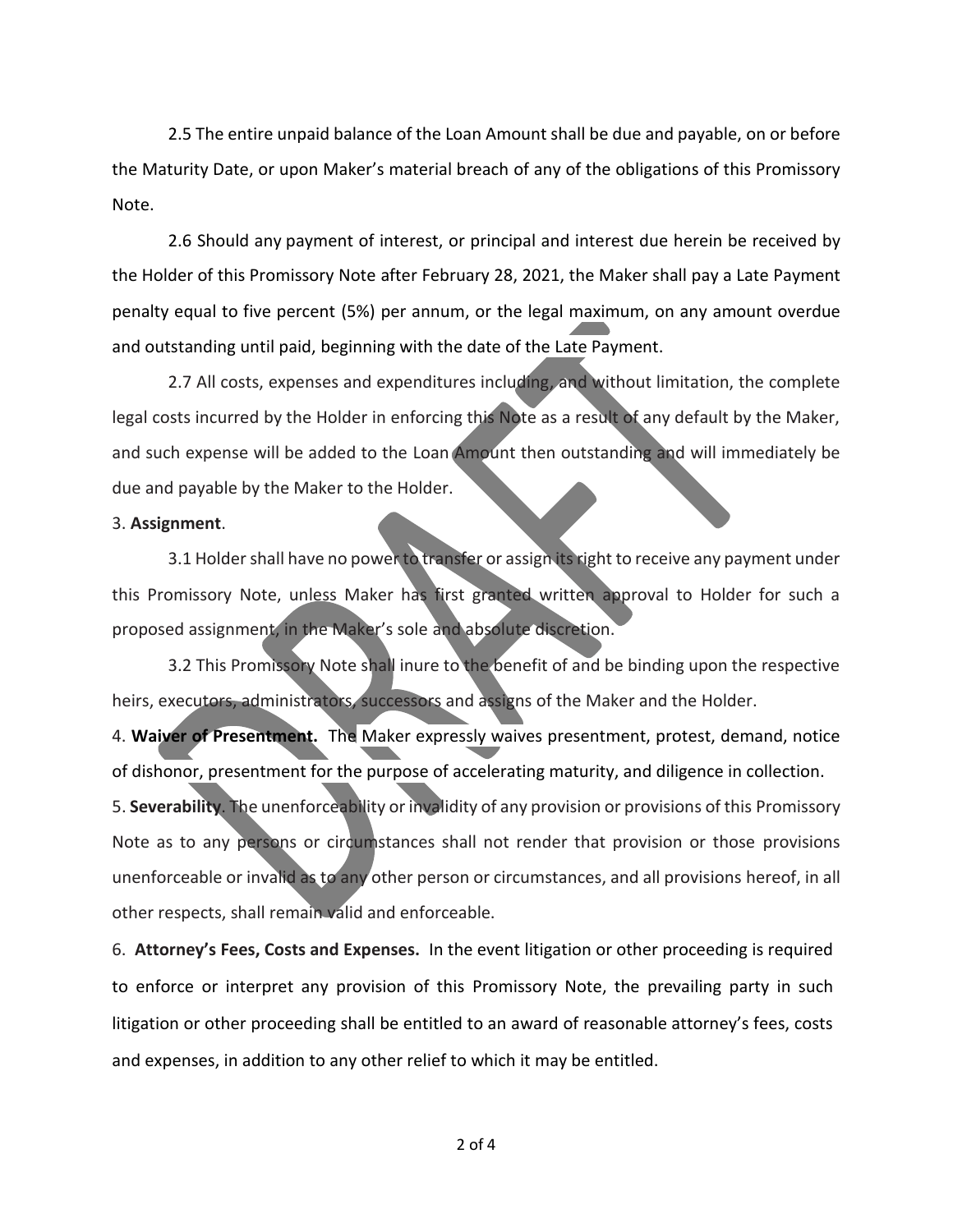7. **Governing Law**. The validity, interpretation and performance of this Promissory Note shall be governed by and construed in accordance with the laws of the State of California, without regard to conflicts of laws principles.

8. **Jurisdiction and Venue**. In the event of litigation between the Parties, venue in state trial courts shall lie exclusively in the County of Los Angeles, Superior Court, Southwest District, located at 825 Maple Avenue, Torrance, California 90503-5058. In the event of litigation in the United States District Court, venue shall lie exclusively in the Central District of California, in Los Angeles. Holder and Maker expressly waive, to the maximum legal extent, any legal right either Party may have to have such action or proceeding transferred to or prosecuted in any other court or jurisdiction.

9. **Amendments and Modifications.** This Promissory Note may be amended or modified only in writing signed by the Holder and the Maker.

10. **Time of the Essence**. Time is of the essence of this Promissory Note.

/// /// /// /// /// /// /// /// /// /// /// /// /// /// ///